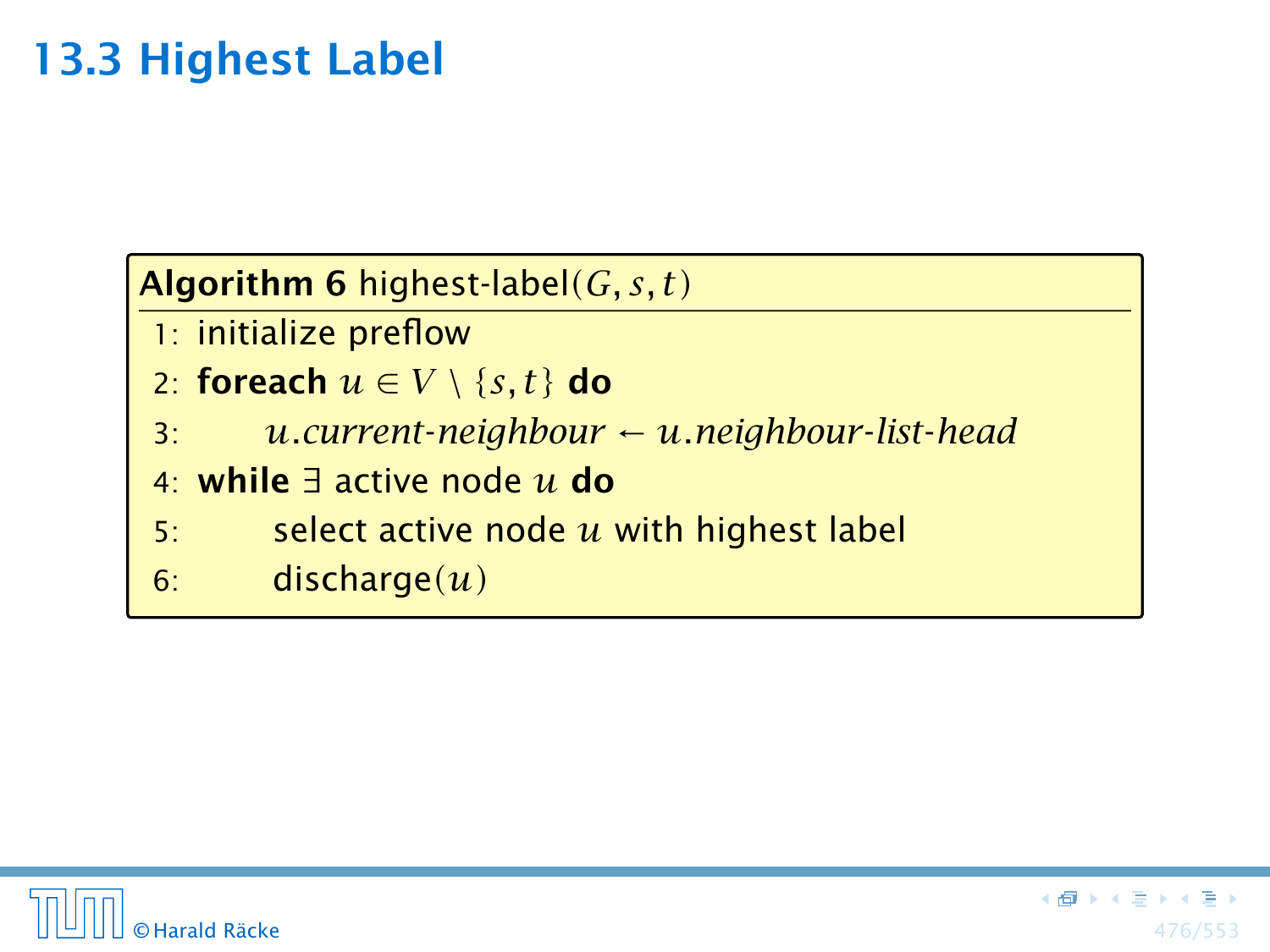#### Lemma 1

*When using highest label the number of non-saturating pushes is only*  $O(n^3)$ .

A push from a node on level  $\ell$  can only "activate" nodes on levels strictly less than  $\ell$ .

This means, after a non-saturating push from *u* a relabel is required to make *u* active again.

Hence, after *n* non-saturating pushes without an intermediate relabel there are no active nodes left.

Therefore, the number of non-saturating pushes is at most  $n$  (#*relabels* + 1) =  $O(n^3)$ .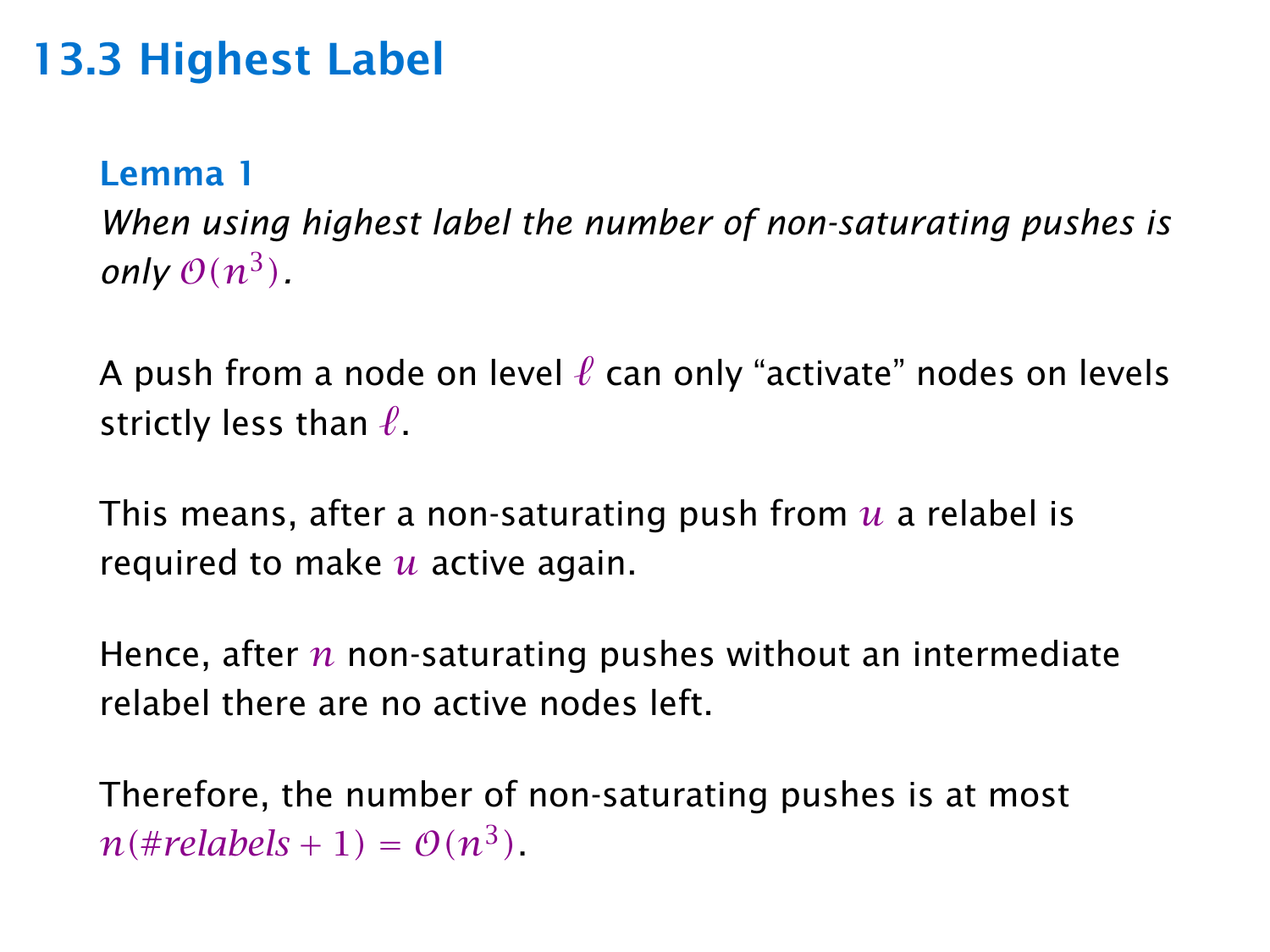Since a discharge-operation is terminated by a non-saturating push this gives an upper bound of  $\mathcal{O}(n^3)$  on the number of discharge-operations.

The cost for relabels and saturating pushes can be estimated in exactly the same way as in the case of the generic push-relabel algorithm.

#### Question:

How do we find the next node for a discharge operation?

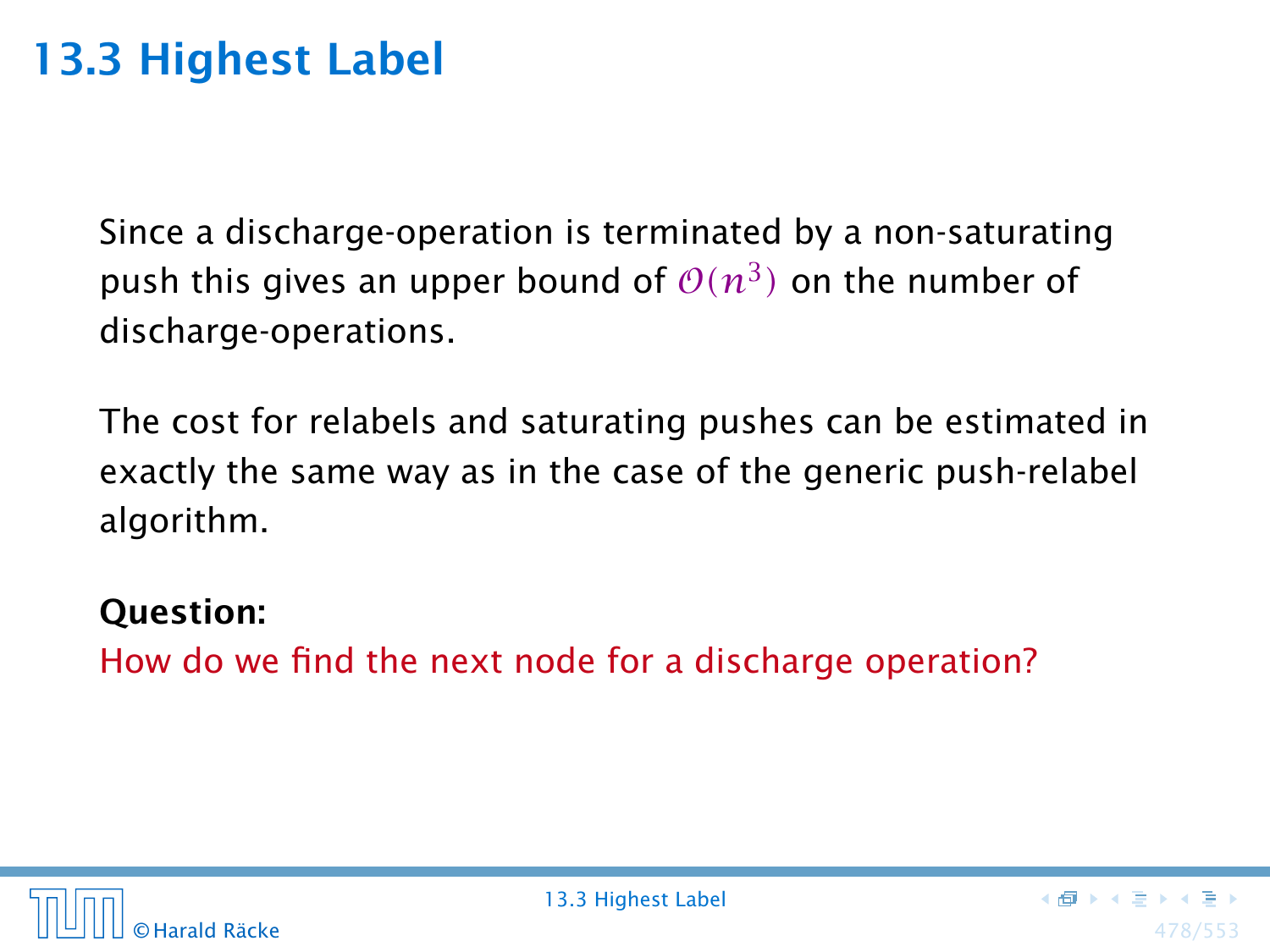$\textsf{Maintain lists}\text{ }L_i,\text{ }i\in\{0,\ldots,2n\},\text{ where } \text{list}\text{ }L_i\text{ contains active}\text{ }$ nodes with label *i* (maintaining these lists induces only constant additional cost for every push-operation and for every relabel-operation).

After a discharge operation terminated for a node *u* with label *k*, traverse the lists  $L_k, L_{k-1}, \ldots, L_0$ , (in that order) until you find a non-empty list.

Unless the last (non-saturating) push was to *s* or *t* the list  $k-1$ must be non-empty (i.e., the search takes constant time).

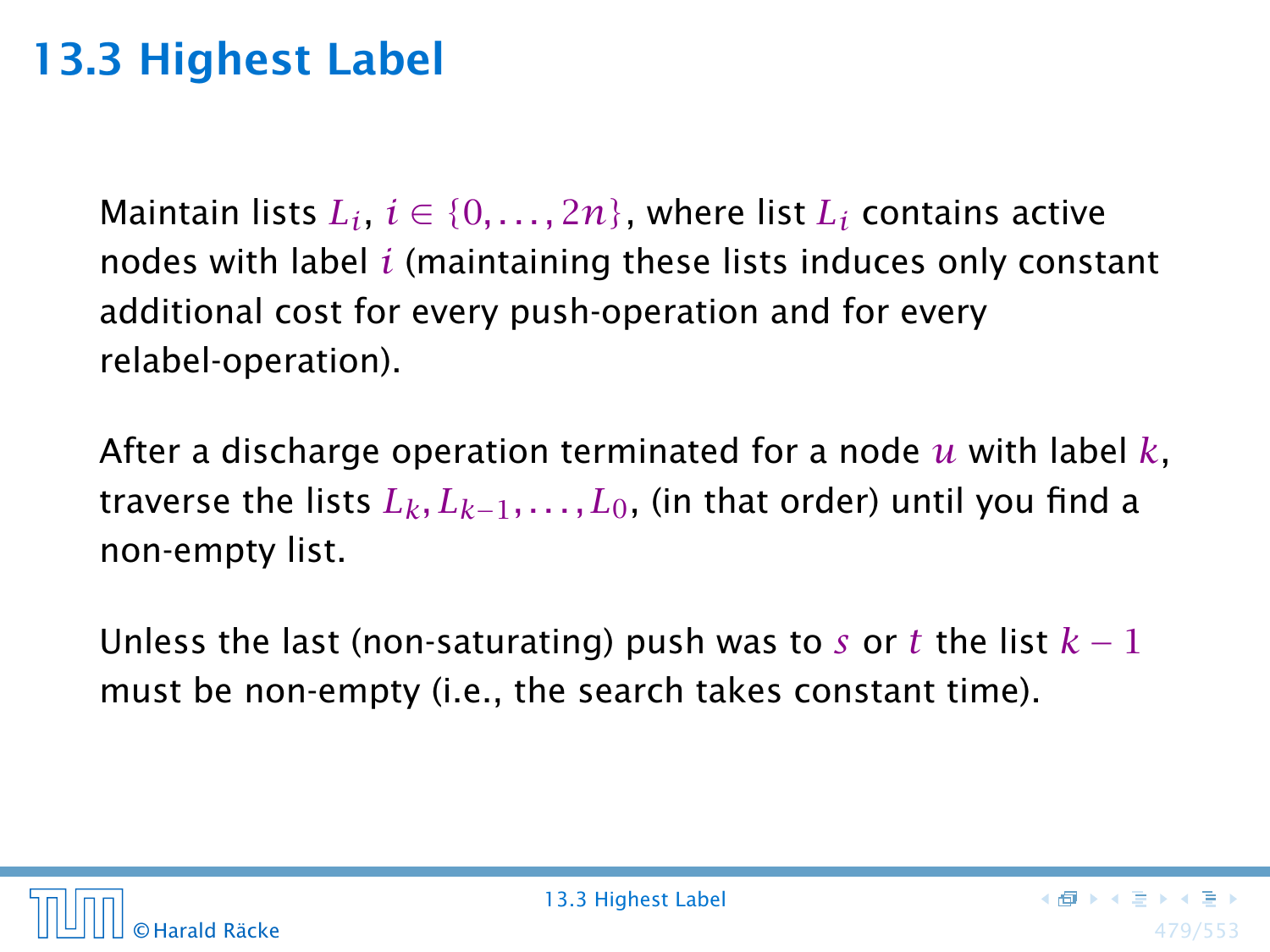Hence, the total time required for searching for active nodes is at most

 $O(n^3) + n$ (#non-saturating-pushes-to-s-or-t)

#### Lemma 2

*The number of non-saturating pushes to s or t is at most*  $O(n^2)$ *.* 

With this lemma we get

#### Theorem 3

*The push-relabel algorithm with the rule highest-label takes time*  $\mathcal{O}(n^3)$ .